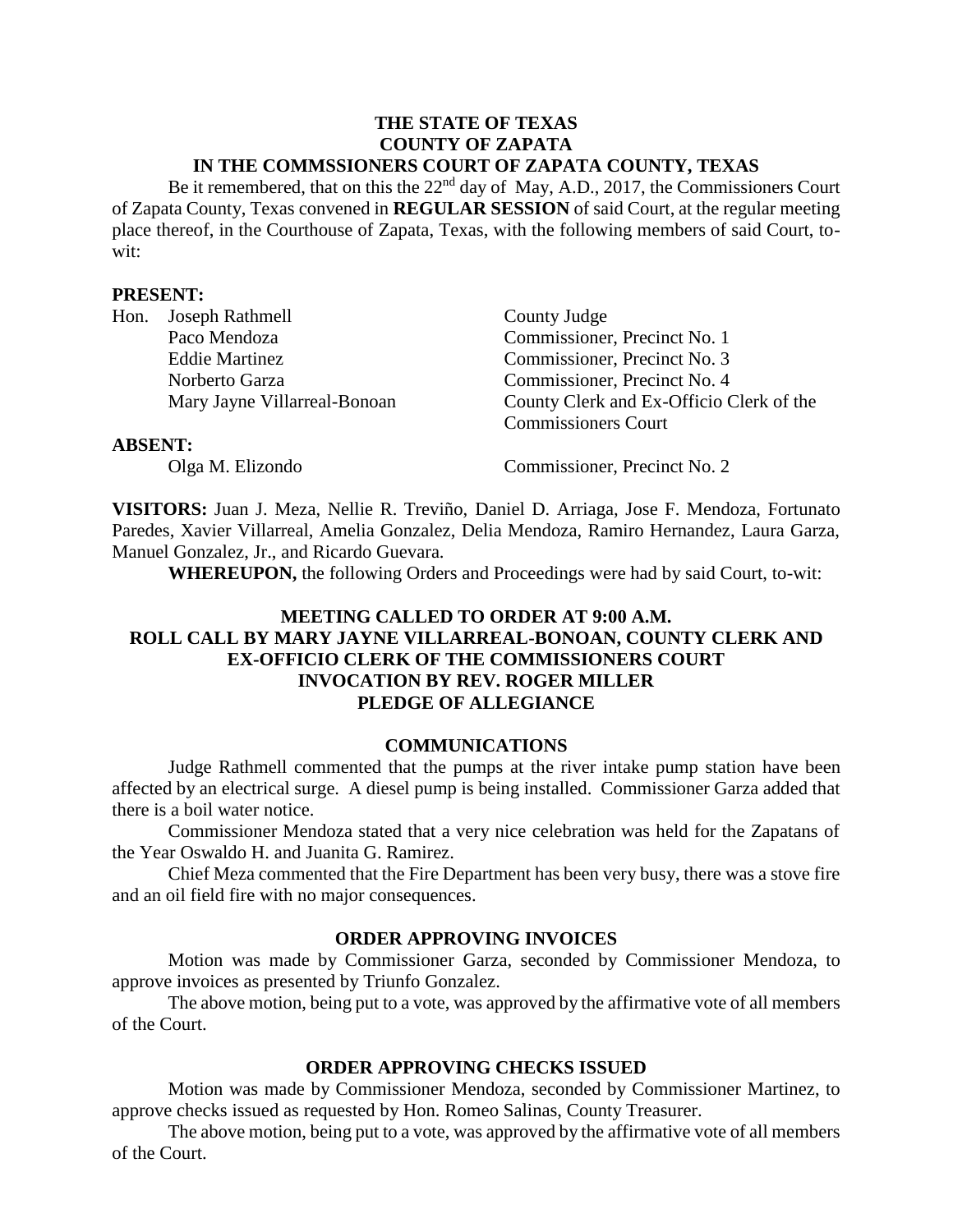No one was present for item number 8. Presentation on Primerica as requested by Michelle Galvan, Primerica.

# **UPDATE ON AT-RISK FOOD PROGRAM AND UPDATE ON SUPER FOOD PROGRAM**

Ramiro Hernandez gave an update on the At-Risk Food Program and the Super Food Program. An average of 135 meals are being served. The county has received \$8,321.28 in reimbursements and another \$7,000 are expected. The food programs are at no cost to the County. Mr. Hernandez will be given a key to the food pantry in order to have access to the freezer. (Hand out attached for the record.).

# **ORDER APPROVING STANDARDS OF CARE FOR NEXT YEAR'S USDA FOOD PROGRAM**

Motion was made by Commissioner Garza, seconded by Commissioner Martinez, to approve the Standards of Care for next year's USDA Food Program as requested by Ramiro Hernandez, USDA Food Program.

The above motion, being put to a vote, was approved by the affirmative vote of all members of the Court.

## **ORDER TO TABLE REQUEST BY JUSTICE OF THE PEACE ANNA GUERRA REGARDING PURCHASE OF PHONES AND DESKTOP COMPUTER**

Motion was made by Commissioner Mendoza, seconded by Commissioner Martinez, to table request by Justice of the Peace Anna Guerra regarding purchase 3 new phones (\$756.50) and new desktop computer \$1,552.63 for Justice of the Peace, Pct. 1.

The above motion, being put to a vote, was approved by the affirmative vote of all members of the Court.

### **ORDER APPROVOING UPDATE ON CERTZ PAVING PROJECT AND INVOICES**

Motion was made by Commissioner Mendoza, seconded by Commissioner Garza, to approve the status update on CERTZ paving projects as presented and approval of invoices as requested by Manuel Gonzalez, Jr., Premier Engineering.

The above motion, being put to a vote, was approved by the affirmative vote of all members of the Court.

### **ORDER APPROVING AND ACCEPTING THE AS-BUILT PLANS AND INVOICES FOR BLUFF SANITARY SEWER PROJECT**

Motion was made by Commissioner Mendoza, seconded by Commissioner Garza, to approve and accept the As-Built Plans and invoices for the Bluff Sanitary Sewer Project as requested by Manuel Gonzalez, Jr., Premier Engineering.

The above motion, being put to a vote, was approved by the affirmative vote of all members of the Court.

## **ORDER APPROVING REQUEST TO BID OUT PRECINCT 4 STREET IMPROVEMENT PROJECT AND APPROVE INVOICES AS REQUESTED**

Motion was made by Commissioner Mendoza, seconded by Commissioner Martinez, to approve request to bid out Precinct 4 Street Improvement project on  $3<sup>rd</sup>$ ,  $4<sup>th</sup>$ , and  $7<sup>th</sup>$  and review and approve invoices as requested by Manuel Gonzalez, Jr., Premier Engineering.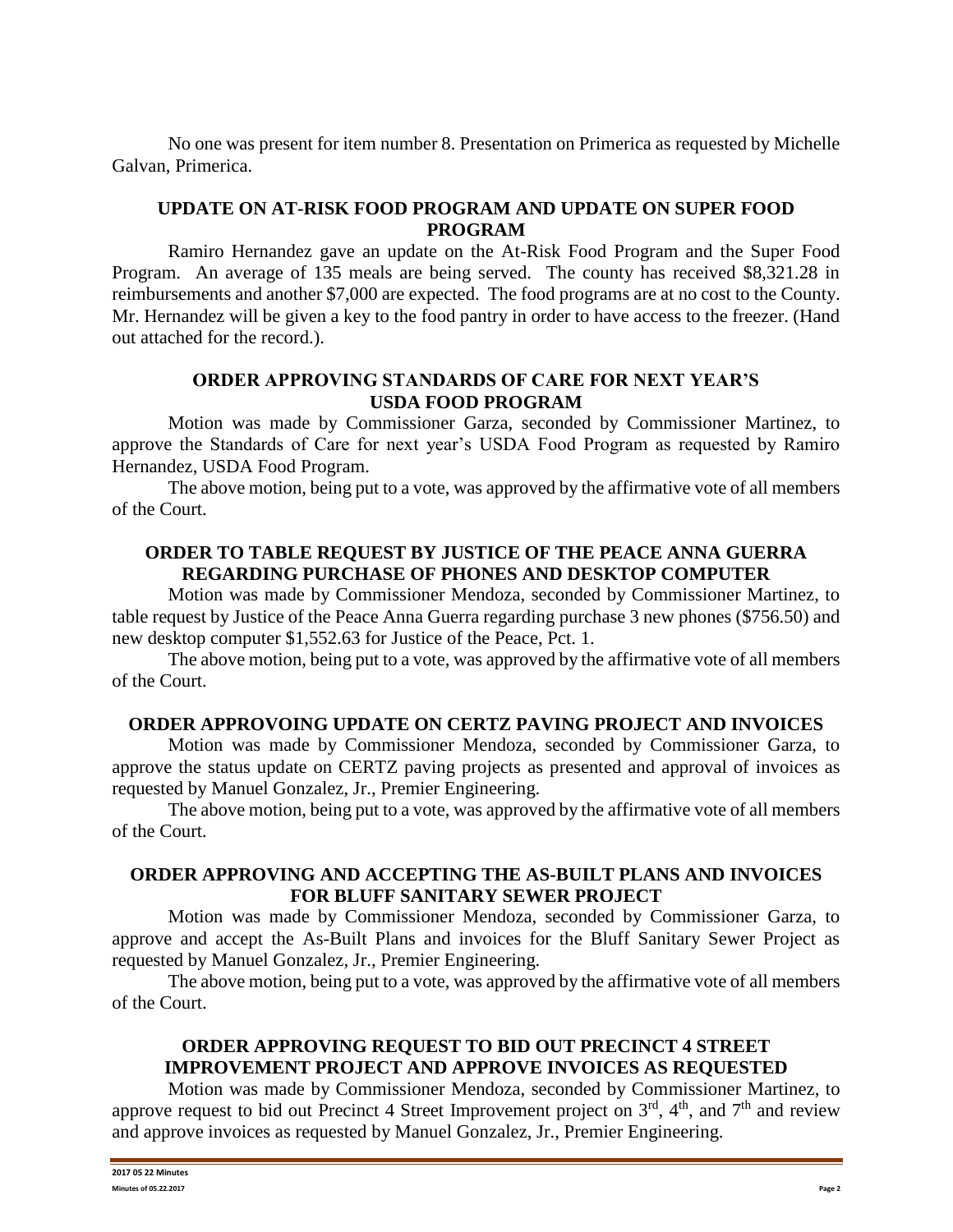The above motion, being put to a vote, was approved by the affirmative vote of all members of the Court.

## **ORDER APPROVING INVOICES FOR VELEÑO LIFT STATION AND PROJECT UPDATE**

Motion was made by Commissioner Garza, seconded by Commissioner Mendoza, to approve the invoices for Veleño lift station relocation as requested by Manuel Gonzalez, Jr., Premier Engineering. The lift station has been relocated and demolished existing lift station. The manhole has been decommissioned and covered.

The above motion, being put to a vote, was approved by the affirmative vote of all members of the Court.

## **MOTION WAS MADE BY COMMISSIONER GARZA, SECONDED BY COMMISSIONER MENDOZA, TO ENTER INTO EXECUTIVE SESSION**

# **MOTION WAS MADE BY COMMISSIONER GARZA, SECONDED BY COMMISSIONER MENDOZA, TO RETURN TO REGULAR SESSION**

### **ORDER APPROVING RESOLUTION CONDEMNING SEXUAL HARASSMENT IN THE ZAPATA COUNTY WORKPLACE**

Motion was made by Commissioner Mendoza, seconded by Commissioner Martinez, to approve a resolution condemning sexual harassment in the Zapata County workplace in light of the allegation of sexual harassment made against Luis Lauro Gonzalez, Zapata County Tax Assessor – Collector as requested by Juan Cruz and Fortunato G. Paredes, J. Cruz and Associates, LLC. *[Executive Session is requested pursuant to Texas Government Code Title 5, Sub Chapter D, Section 551.071(A)(B)(Consultation with Attorney) and 551.074 (Personnel Matters).]*

The above motion, being put to a vote, was approved by the affirmative vote of all members of the Court.

# **ORDER APPROVING REQUEST FOR LAW ENFORCEMENT AGENCY TO CONDUCT CRIMINAL INVESTIGATION PERTAINING TO ALLEGATION OF SEXUAL HARASSMENT MADE AGAINST ZAPATA COUNTY TAX ASSESSOR-COLLECTOR LUIS LAURO GONZALEZ AND ORDER THAT MR. GONZALEZ WORK FROM HOME UNTIL SAID MATTER IS RESOLVED**

Motion was made by Commissioner Mendoza, seconded by Commissioner Martinez, approving request for a law enforcement agency to conduct a criminal investigation pertaining to allegation of sexual harassment made against the Zapata County Tax Assessor – Collector and order that Mr. Gonzalez work from home until said matter is resolved as requested by Juan Cruz and Fortunato G. Paredes, J. Cruz & Associates, LLC. *Executive Session is requested pursuant to Texas Government Code Title 5, Sub Chapter D, Section 551.071(A)(B)(Consultation with Attorney) and 551.074 (Personnel Matters).*

The above motion, being put to a vote, was approved by the affirmative vote of all members of the Court.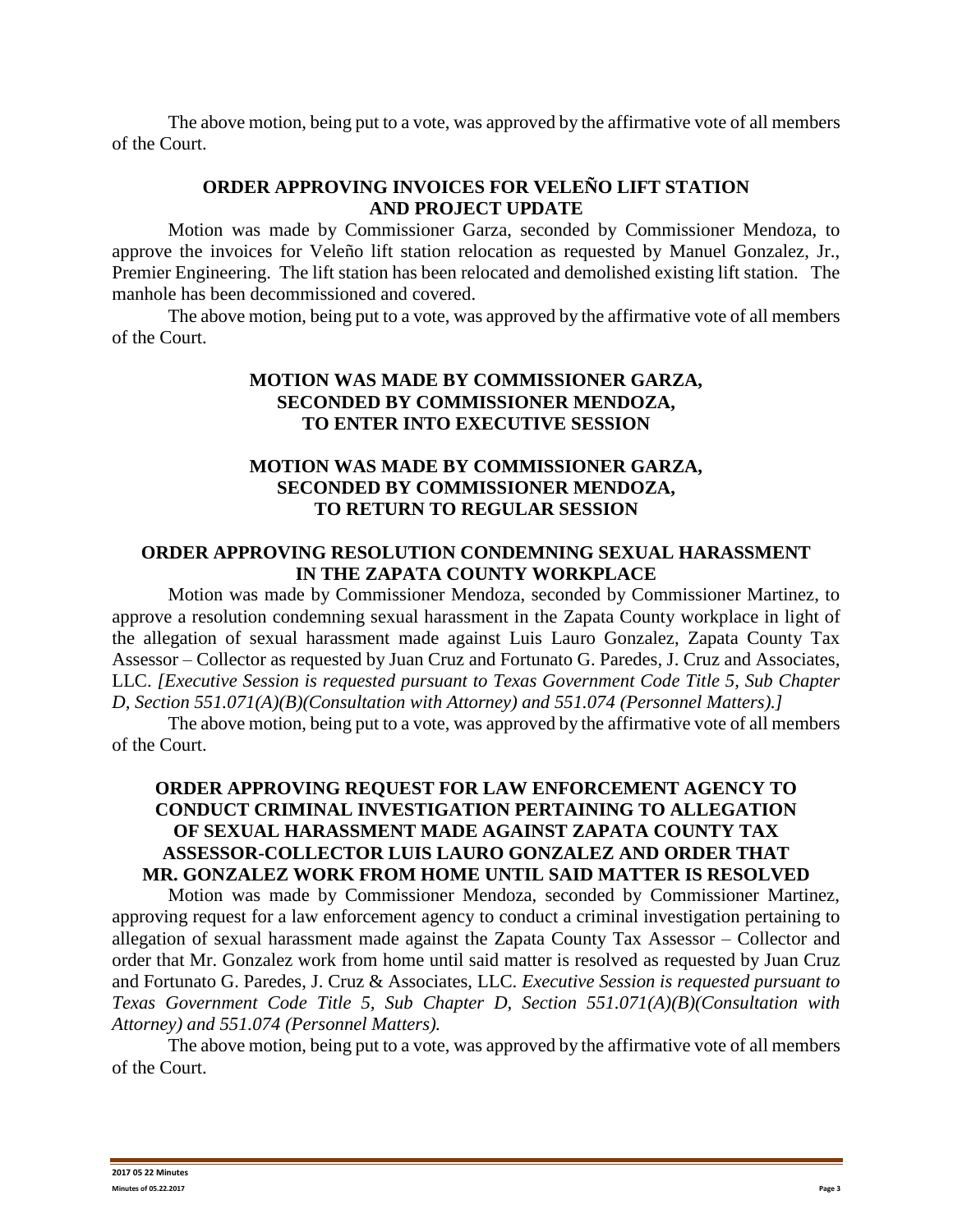### **ORDER APPROVING LINE ITEM TRANSFERS**

Motion was made by Commissioner Martinez, seconded by Commissioner Garza, to approve the following line item transfers to meet departmental needs.

|              | <b>Department</b>        | <b>Line Item</b> | <b>Fund</b>                     | <b>Amount</b> |
|--------------|--------------------------|------------------|---------------------------------|---------------|
| <b>From:</b> | Zapata Co. Regional S.O. | 10-567-391       | <b>Prisoner Medication</b>      | \$500.00      |
| To:          | Zapata County S.O.       | 10-560-405       | Psychological                   | \$500.00      |
| <b>From:</b> | Zapata Co. Regional S.O. | 10-567-996       | <b>Law Enforcement Supplies</b> | \$2,000.00    |
| To:          | Zapata County S.O.       | 10-560-462       | Rental & Misc.                  | \$2,000.00    |
| From:        | Zapata County S.O.       | 10-560-330       | Fuel                            | 10,000.00     |
| To:          | Zapata County S.O.       | 10-560-454       | <b>Vehicle Maintenance</b>      | 10,000.00     |

as requested by Sheriff Alonso Lopez, Zapata County Sheriff's Office.

The above motion, being put to a vote, was approved by the affirmative vote of all members of the Court.

Motion was made by Commissioner Martinez, seconded by Commissioner Garza, to approve the following line item transfers to meet departmental needs.

|       | <b>Department</b> | Line Item Fund        |                                | Amount     |
|-------|-------------------|-----------------------|--------------------------------|------------|
| From: | Tax Office        |                       | 10-499-465   Computer Software | \$1,000.00 |
| To:   | Tax Office        | $10-499-310$ Supplies |                                | \$1,000.00 |

as requested by Hon. Luis L. Gonzalez, Tax Assessor.

The above motion, being put to a vote, was approved by the affirmative vote of all members of the Court.

## **MOTION WAS MADE BY COMMISSIONER MENDOZA, SECONDED BY COMMISSIONER GARZA, TO ENTER INTO EXECUTIVE SESSION**

## **MOTION WAS MADE BY COMMISSIONER GARZA, SECONDED BY COMMISSIONER MENDOZA, TO RETURN TO REGULAR SESSION**

# **ORDER APPROVING AND AUTHORIZING COMMENCEMENT AND FORMAL TRANSITION FROM RSL WASTE MANAGEMENT TO BE COMBINED WITH ZAPATA COUNTY WATERWORKS BILLING EFFECTIVE JANUARY 1, 2018**

Motion was made by Commissioner Mendoza, seconded by Commissioner Garza, to approve and authorize commencement and formal transition from RSL Waste Management to be combined with Zapata County Waterworks billing effective January 1, 2018 as requested by Hon. Paco Mendoza, Commissioner Pct .1. *[Executive Session is requested pursuant to Texas Government Code Title 5, Sub Chapter D, Section 551.071 (Consultation with Attorney).]*

The above motion, being put to a vote, was approved by the affirmative vote of Commissioner Mendoza and Commissioner Garza. Commissioner Martinez abstained. Motion carried.

**Judge Rathmell advised the Court that there is a conflict with the date for the next Commissioners' Court meeting and the meeting scheduled for June 12 is rescheduled for June 9, 2017.**